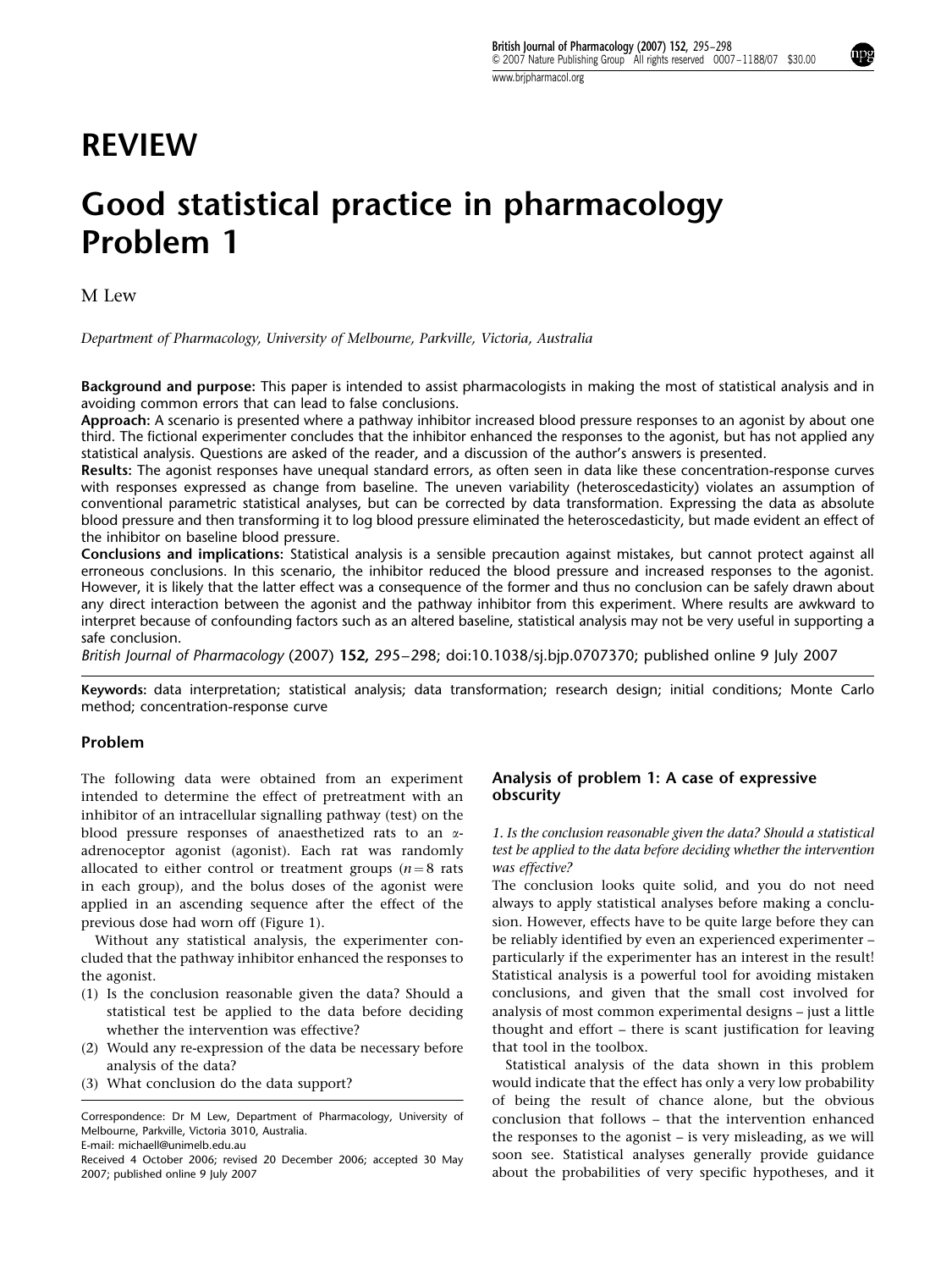turns out that hypotheses regarding the responses as percent of the baseline are not very interesting in this experiment. The results of a statistical test are not the only thing to consider when making scientific inferences.

#### 2. Would any re-expression of the data be necessary before analysis of the data?

Yes. There is an uneven distribution of the variability in the data, with little variability in small responses and lots in the large responses. (Note: the condition where variances are unevenly distributed is often called 'heteroscedasticity', but we should avoid words with more than seven syllables!) The unevenness is not particularly pronounced and might commonly be ignored, but doing so can lead to biases in the results of ordinary least-squares regression and statistical analyses like analysis of variance – the analytical approaches most likely to be applied to this type of data – because those analyses are based on the assumption (among others) of equal distribution of variability across the data.

The particular pattern of heterogeneity of variance visible in these data is quite common in pharmacological studies and so we will explore it a bit further. Some of the



**Figure 1** Blood pressure responses to an  $\alpha$ -adrenoceptor agonist in untreated rats (control) or in rats pretreated with an intracellular pathway inhibitor (test). Each rat was randomly assigned to either treatment or control ( $n = 8$  per group) and the agonist doses were applied in ascending sequence.

heterogeneity is a consequence of the way that the data are expressed: expression of the measurements as percent of the baseline inevitably results in the baseline values having no variability. To fix that part of the problem, we only have to return the data to the raw form of blood pressure. However, for these data, the variation is still unevenly distributed in that form because there is a strong positive correlation between the means and their variation – a common pattern of unevenness that occurs when measurements are bounded at the low end, when data have a natural tendency to scale exponentially, or whenever the underlying population is right-skewed. Many variables commonly measured in pharmacology have such properties. Concentrations are always bounded because they cannot be less than zero, and it has been shown empirically that the concentrations of many blood constituents have rightskewed distributions (Flynn et al., 1974). The distributions of concentration–response curve  $EC_{50}$ s (which are concentrations) are right-skewed. Cultured cells grow exponentially, at least to a degree, and counted values are theoretically distributed according to the right-skewed Poisson distribution.

The log-normal distribution is a common example of a right-skewed distribution, and so it is not surprising that a logarithmic transformation of such data can even out the distribution of variance where the variance is correlated with the mean. Other transformations such as taking the square root or reciprocal of the values will also fix the unevenness of variance in some situations, but the log transform is a good one to try first. For the present data, log transformation of the blood pressure values almost eliminates the unevenness of variance and completely eliminates the correlation between mean and variance (Figure 2).

Statistical analysis of log-transformed data does require that the hypotheses tested relate to the logarithmic values, so one needs to be sure that the log transform does not make the outcome difficult to interpret. Conveniently, in most cases, a hypothesis relating to the magnitude of a property is logically equivalent to a hypothesis relating to the logarithm of the magnitude of the property, so that issue usually does not matter in practice. It certainly is not an issue in this experiment, so we will apply a log transform (Figure 3).



Figure 2 Variability of standard error of the mean (s.e.m.) with responses expressed as percentage of the baseline (left panel), blood pressure (centre panel) and log blood pressure (right panel). The logarithmic transformation removes the tight correlation between the size of the response and the variability in the response measurement.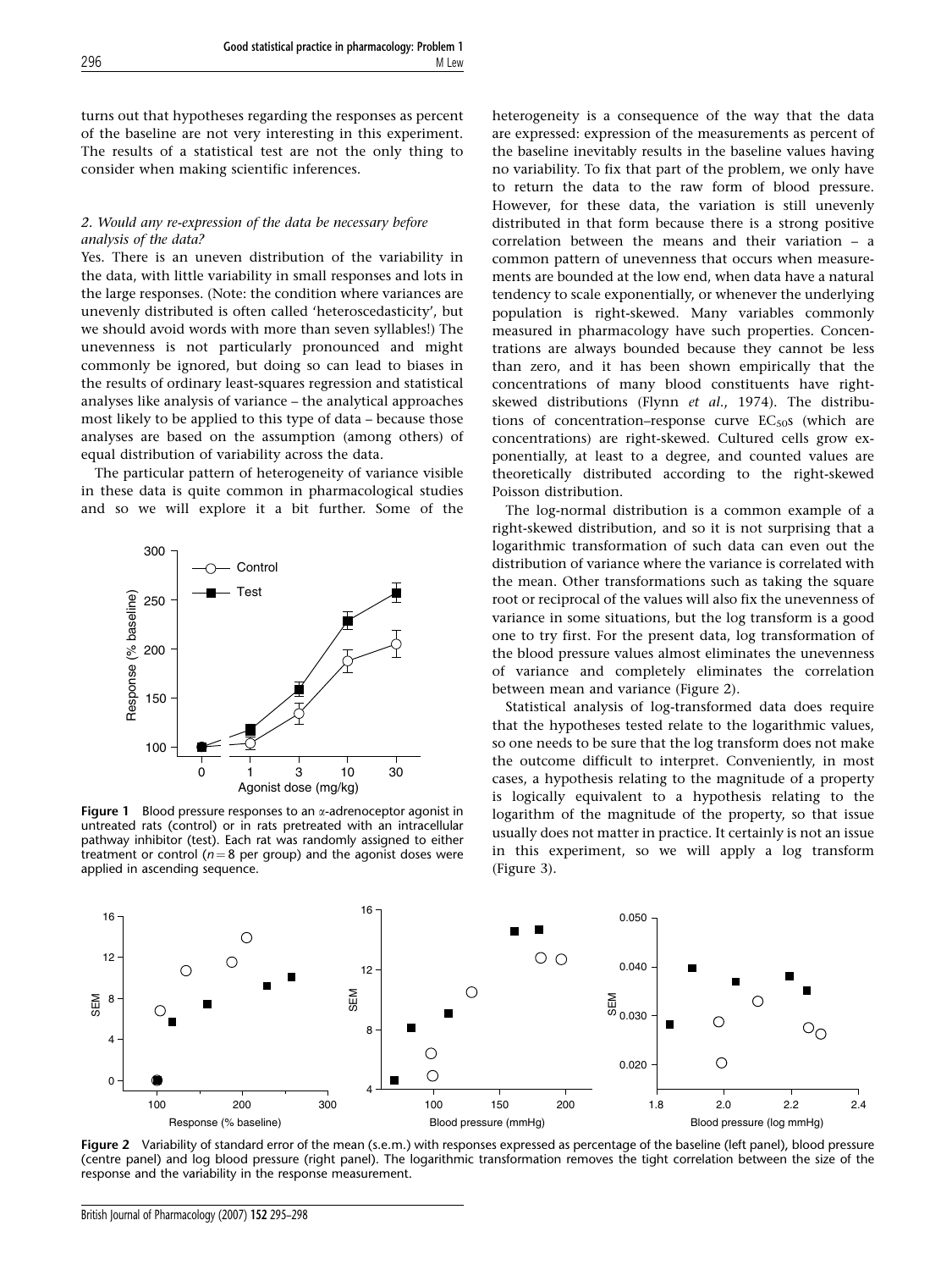

Figure 3 Data from Figure 1 re-expressed as raw blood pressure (left) and as log blood pressure (right). Note that these illustrations of the data allow the baseline blood pressure to be displayed. Compare the patterns of effect with that in Figure 1.

It is important to note that while the log transform is effective in eliminating the heterogeneity of variance in these data, other patterns of uneven variation may not be so easily identified and corrected (see Keppel and Wickens, 2004, section 7.4, for an extensive discussion of heterogeneity of variance). The best approach in those cases might be to use statistical analyses that do not assume equal variances in the first place. For comparison of two means, one might use the Mann–Whitney U-test or Welch's version of the t-test that is modified specifically for unequal variances, although it is arguable that an exact permutation test would be the best approach (Ludbrook, 2000). For comparisons between more than two means, the Kruskal– Wallis analysis of variance on ranks might be used, or a more powerful exact permutation procedure. Those tests will not be dealt with any further here, because they would not be the best approach for the data in the current problem. However, the topic of non-parametric tests will be expanded in another paper in this series.

#### 3. What conclusion do the data support?

Based on the percent baseline data (Figure 1), one might reasonably conclude that the intervention has increased the responses to the agonist, but based on the raw blood pressure data or the log blood pressure data (Figure 3), one would probably conclude that the intervention has decreased the baseline blood pressure and not substantially altered the responses to the agonist. Which interpretation is correct? Both ... or perhaps neither.

It is possible that there was a failure of randomization in the experiment, or an uneven randomization, such that the rats in the control and test groups had different blood pressures before treatment. In that case, there would be no point in considering effects of the intervention any further. However, let us assume that the baseline difference was an effect of the intervention. Even so, if we *define* a response as having units of percent of baseline, then there really was an increase in the responses as a consequence of the treatment. The change in baseline blood pressure does not negate the conclusion that responses were enhanced, rather it provides the likely mechanism for their enhancement. While such a conclusion is sound, it is dangerous. The experimenter and readers might easily be misled into thinking that there was a

direct interaction between the signalling pathway inhibited and the effectiveness of the agonist. A convincing demonstration of such an interaction would require determination of what the intervention did to the agonist responses independently of any effect on baseline pressure. Using a percent baseline scale for responses would be a particularly poor choice because that scale is 'fragile', in that it can be confounded by any change in the baseline.

The experimenter may not have expected the intervention to change the baseline blood pressure – in fact, it would be uncharitable to suggest that anyone would choose to express the data as percent of baseline if an alteration in the baseline was expected – but the results suggest quite strongly that it did: analysis of the baseline blood pressures values with Student's *t*-test gives  $P = 0.003$ . However, it has to be noted that test was unplanned and consequently carries an inflated risk of a false-positive outcome. Unplanned comparisons are selectively applied to test for (unexpected) differences that are apparent in the data. Some of the time the unexpected differences will be random rather than real treatment effects, but if they are apparent to the eye then they are likely to be 'declared' significant by statistical analysis.

It is impossible to accurately correct for that inflation of the false-positive outcome rate without making an assumption about the (unknown) true effect rate, but consideration of the scientific rationale for an effect can help. If it is difficult to explain how the intervention could have decreased blood pressure, then we might suspect that the statistical outcome is a type I error. On the other hand, if it is easy to explain how the intervention could have lowered blood pressure, then we might be justified in accepting that it really did so. Unlikely results need to be supported by strong evidence; predictable results need less.

We do not know how likely the blood pressure lowering effect of inhibiting the particular pathway was, but  $P = 0.003$ is low enough to absorb quite a strong correction for being unplanned without becoming unconvincing. Nonetheless, it is important that the results of an unplanned comparison be treated differently from the results of a planned comparison, at least by being identified as such in any publication. Ideally, the result should be confirmed with a new experiment before publication. Some statisticians go so far as recommending that the new experiment be conducted by a different laboratory. Good and Hardin (2003) suggest that